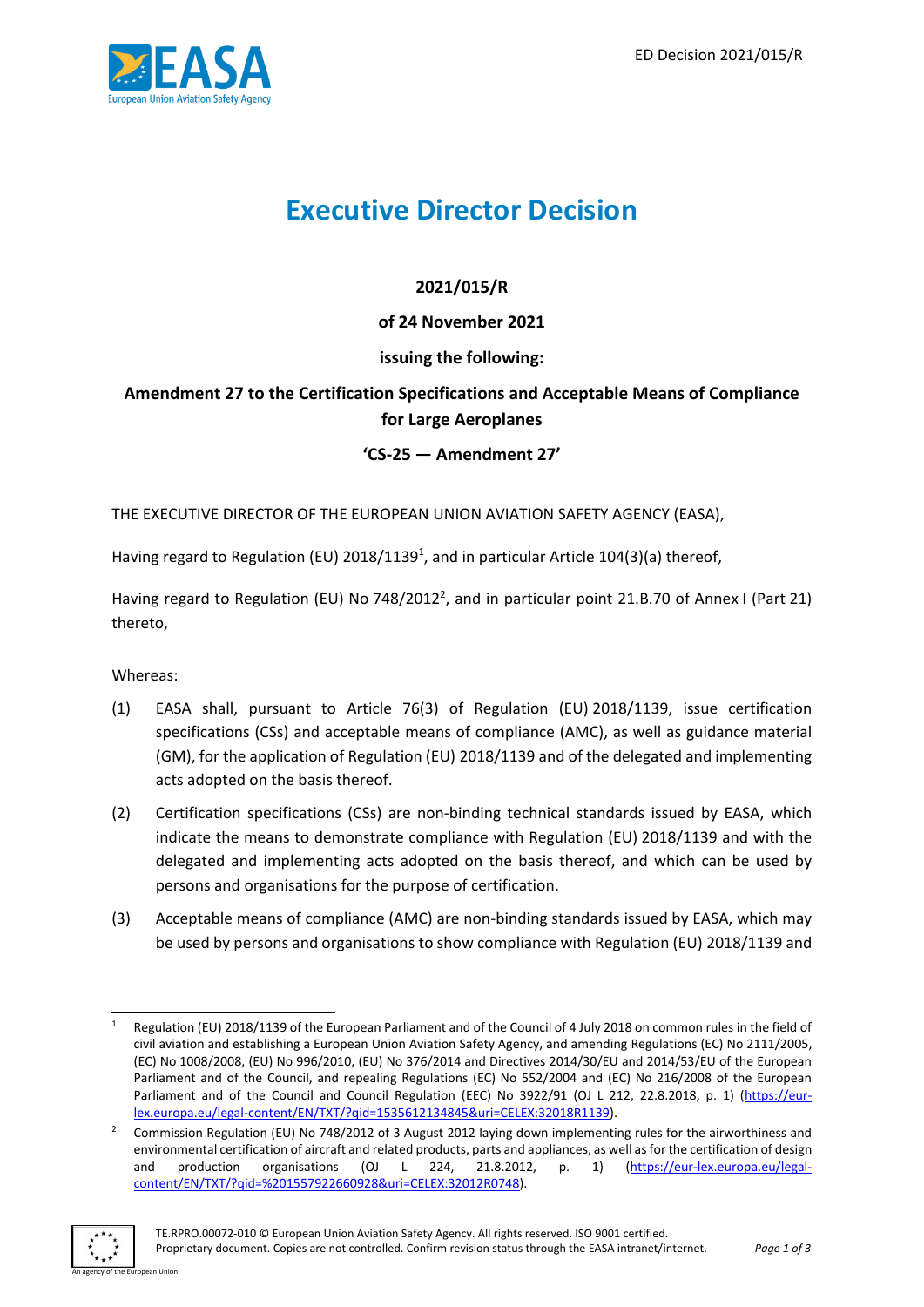with the delegated and implementing acts adopted on the basis thereof, or with the certification specifications (CSs).

- (4) With Decision No. 2003/2/RM of 17 October 2003, the Executive Director issued Certification Specifications and Acceptable Means of Compliance for Large Aeroplanes (CS-25 — Initial issue).
- (5) EASA shall, pursuant to Article 4(1)(a) of Regulation (EU) 2018/1139, reflect the state of the art and the best practices in the field of aviation, and update its Decisions, taking into account worldwide aviation experience and scientific and technical progress in the respective fields.
	- Commission Implementing Regulation (EU) 2019/1387<sup>3</sup> amending Regulation (EU) No 965/2012 ('Air OPS Regulation')<sup>4</sup> was published on 5 September 2019 'as regards requirements for aeroplane landing performance calculations and the standards for assessing the runway surface conditions'. CS-25 is therefore amended to support the implementation of the Air OPS Regulation as amended by Regulation (EU) 2019/1387. This CS-25 amendment incorporates the applicable International Civil Aviation Organization (ICAO) Standards and Recommended Practices (SARPs) on aeroplane performance assessment, and introduces ICAO-harmonised descriptions of runway surface conditions.
	- To increase the efficiency of the rulemaking process, EASA issues regular updates of CS-25 after selecting non-complex, non-controversial, and mature items. Under Rulemaking Task (RMT).0673, EASA identified the following items:
		- Item 1 Update references in the correlation table of AMC 25 Subpart H;
		- Item 2 Turbopropeller vibrations: address two safety recommendations (SRs);
		- Item  $3$   $-$  Fabrication methods: address the increasing use of new materials and new technologies for integrated material processes;
		- Item  $4 -$  Windshield systems: ensure that failure conditions that may have structural effects are properly addressed; and
		- Item  $5 -$  Cabin safety: recognise the acceptability of Federal Aviation Administration (FAA) Advisory Circular (AC) 25-17A 'Transport Airplane Cabin Interiors Crashworthiness Handbook'.
- (8) EASA, pursuant to Article 115(1)(c) of Regulation (EU) 2018/1139 and Articles 6(3), 7, and 8 of the EASA Rulemaking Procedure<sup>5</sup>, widely consulted the interested parties on the content of this

<sup>5</sup> EASA is bound to follow a structured rulemaking process as required by Article 115(1) of Regulation (EU) 2018/1139. Such a process has been adopted by the EASA Management Board (MB) and is referred to as the 'Rulemaking Procedure'. See MB Decision No 18-2015 of 15 December 2015 replacing Decision 01/2012 concerning the procedure to be applied by EASA for the issuing of opinions, certification specifications and guidance material [\(http://www.easa.europa.eu/the](http://www.easa.europa.eu/the-agency/management-board/decisions/easa-mb-decision-18-2015-rulemaking-procedure)[agency/management-board/decisions/easa-mb-decision-18-2015-rulemaking-procedure\)](http://www.easa.europa.eu/the-agency/management-board/decisions/easa-mb-decision-18-2015-rulemaking-procedure).



<sup>3</sup> Commission Implementing Regulation (EU) 2019/1387 of 1 August 2019 amending Regulation (EU) No 965/2012 as regards requirements for aeroplane landing performance calculations and the standards for assessing the runway surface conditions, update on certain aircraft safety equipment and requirements and operations without holding an extended range operational approval (OJ L 229, 5.9.2019, p. 1) [\(https://eur-lex.europa.eu/legal](https://eur-lex.europa.eu/legal-content/EN/TXT/?uri=CELEX%3A32019R1387&qid=1633362678577)[content/EN/TXT/?uri=CELEX%3A32019R1387&qid=1633362678577\)](https://eur-lex.europa.eu/legal-content/EN/TXT/?uri=CELEX%3A32019R1387&qid=1633362678577).

<sup>4</sup> Commission Regulation (EU) No 965/2012 of 5 October 2012 laying down technical requirements and administrative procedures related to air operations pursuant to Regulation (EC) No 216/2008 of the European Parliament and of the Council (OJ L 296, 25.10.2012, p. 1) [\(https://eur-lex.europa.eu/legal-content/EN/TXT/?uri=CELEX%3A32012R0965&qid=1633418072782\).](https://eur-lex.europa.eu/legal-content/EN/TXT/?uri=CELEX%3A32012R0965&qid=1633418072782)